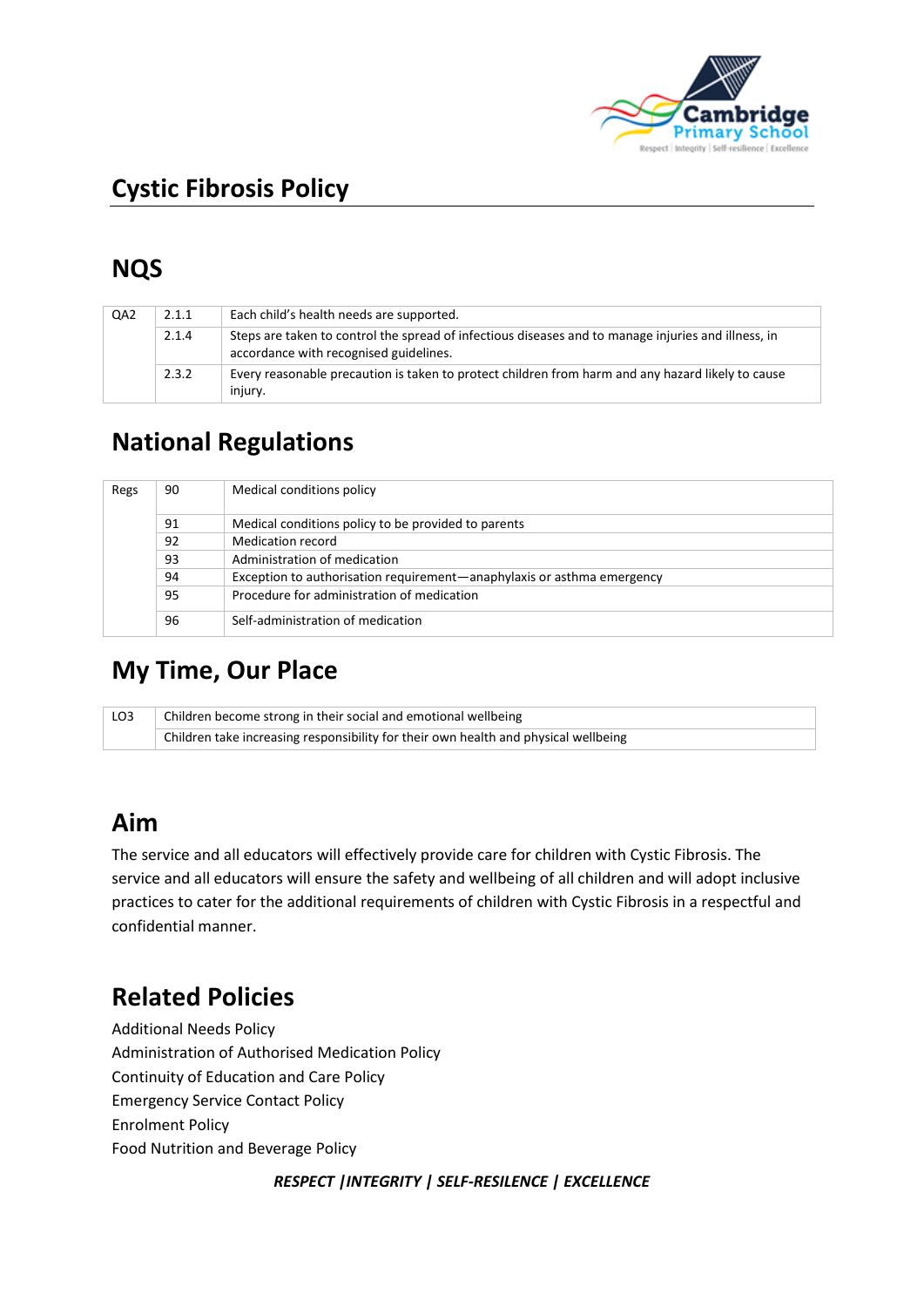

Health, Hygiene and Safe Food Policy Immunisation and Disease Prevention Policy Infectious Diseases Policy Medical Conditions Policy Privacy and Confidentiality Policy Relationships with Children Policy

## **Implementation**

The service will ensure all educators are aware of the enrolment of a child with Cystic Fibrosis (CF) and have an understanding of the condition and the additional requirements of the individual child. The service will adhere to privacy and confidentiality procedures when dealing with individual health needs.

### **Confidentiality, privacy, dignity and safety**

Young children often enjoy sharing the news and their experiences of living with CF with their classmates. The degree and nature of this sharing should be discussed with parents so that they can support their child in this process.

Information exchange between the family and health professionals and the service is essential to support the child's learning and enhance peer support. The sharing of information needs to be assessed and negotiated for each child with CF, with due consideration to their needs. Educators need information about routine and predictable emergency care as it affects the child's access to the curriculum, and their safety.

### **Health Support Plan**

For each individual child enrolled in the service with CF, a Health Support Plan will be developed by the Nominated Supervisor in conjunction with the child's family. It will be based on the child's health support needs as identified in their CF care plan and other care information (for example if the child also has asthma or diabetes).

A Health Support Plan for a child with cystic fibrosis should address the following components:

- overall wellness
- diet
- therapy and care
- internal body temperature control
- curriculum participation issues and
- Potential emergency/first aid situations.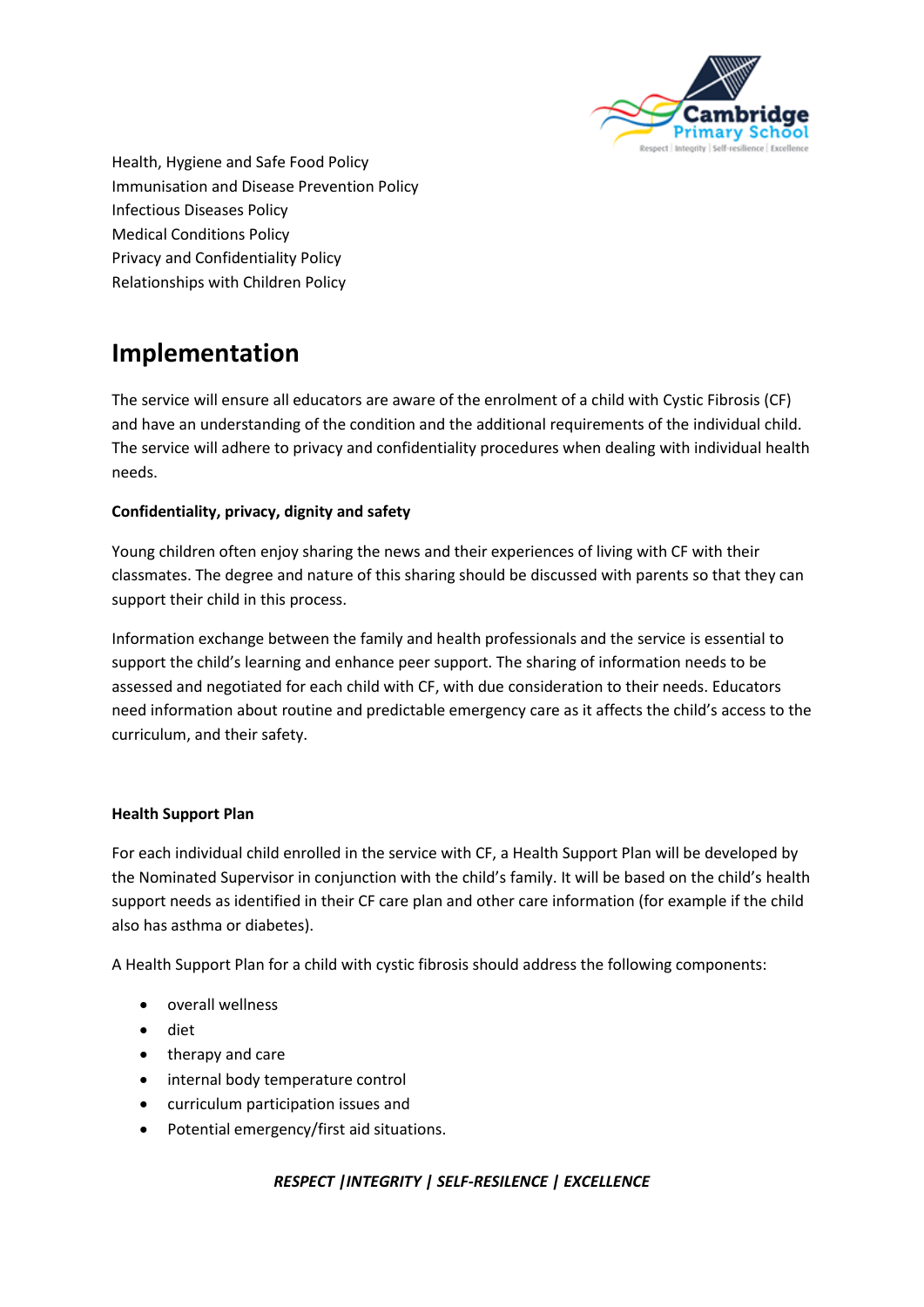

The information should focus on what educators need to know to provide routine and emergency care. It will be used by educators in planning support for the child.

In addition, a health support plan documents individualised support which educators have agreed to provide in the areas of:

- first aid
- supervision for safety
- personal care, including infection control
- behaviour support and
- Additional curriculum support to enable continuity of education and care.

### **Overall Wellness**

- The service and educators need to know if recent/frequent hospitalisation and/or general unwellness mean additional care and consideration. They also need to know of any infection control issues in addition to standard precautions.
- It is important to the future health of a child with CF, as with all children, to minimise the risk of cross infection of bacteria and viruses from others. This must be balanced with efforts to encourage children with CF to lead as normal lives as possible.
- Educators will alert the family of a child with CF when a particularly virulent strain of virus is present in the service, as parents may wish to keep their child with CF at home.
- All children in the service should be encouraged to maintain hygienic practices. If possible, a child with CF should, discretely, not be partnered or sit next to another child with an obvious cold or cough.

#### **Diet**

- Children with CF have difficulty maintaining their weight and growth patterns as they cannot absorb essential vitamins, minerals, fat and proteins. For this reason educators need to be aware of each individual child's dietary requirements as prescribed by a medical professional.
- Children who need additional food supplements may receive them through a gastrostomy button located in their stomach. There are no routine care issues associated with a gastrostomy button for educators however if the area becomes red or inflamed, parents should be informed as soon as possible
- Children with CF will often have non-prescription medication such as enzyme tablets, as well as prescription medication such as antibiotics, which the service and educators need to be aware of.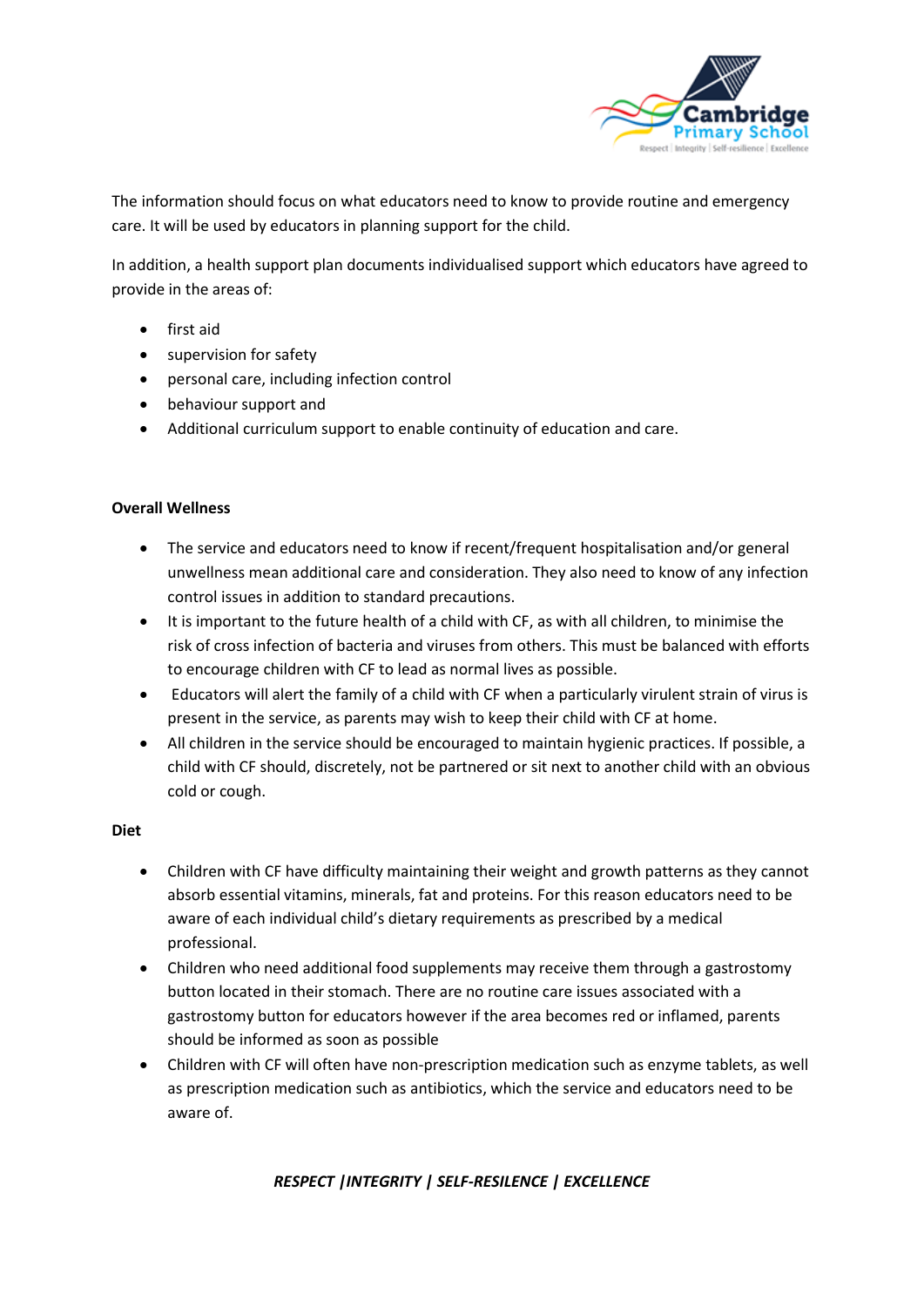

### **Therapy and Care**

- Some children with CF may require complex/invasive health support, such as physiotherapy, while attending the service. This support should be provided by a visiting nurse or therapist.
- Some children with CF require nebulised medication prior to physiotherapy. While educators can supervise nebulised medication, this will generally be managed by a visiting health worker. Educators need training before supervising administration of medication via a nebuliser.

### **Body Temperature Control**

- Children may need to be reminded to adjust their clothing to help maintain their internal body temperature control.
- A child with CF will have problems with internal temperature control and should be kept at a steady temperature in winter and summer. It is beneficial to place the child with CF in rooms that have heating and cooling where practical.
- Salt tablets may be required during warm weather. Educators should be informed about the required timing and amount of salt tablets and ensure the child has access to fluids at all times. Medical advice will be considered.

### **Participation in Education and Care Experiences**

- An increase in fatigue or feeling tired is common for a child with CF. A lot of effort is required of a person with CF, on top of normal childhood activities, to maintain their health. Educators will be aware of this and provide adequate opportunities for rest.
- During the onset of infections, children with CF may experience difficulty breathing or catching breath. Educators should be aware that, as with other children, breathing difficulties also can be asthma related.
- Children with CF are continually battling infections or recovering from them, thus resulting in low energy levels and reduced concentration. Educators will be mindful of this when planning daily activities.
- A regular exercise program is very beneficial to children with CF as it helps loosen mucus, stimulates coughing and helps build up strength and endurance of the breathing muscles. Children with CF will be encouraged to take part in physical activity and exercise, following guidelines from the child's medical practitioner.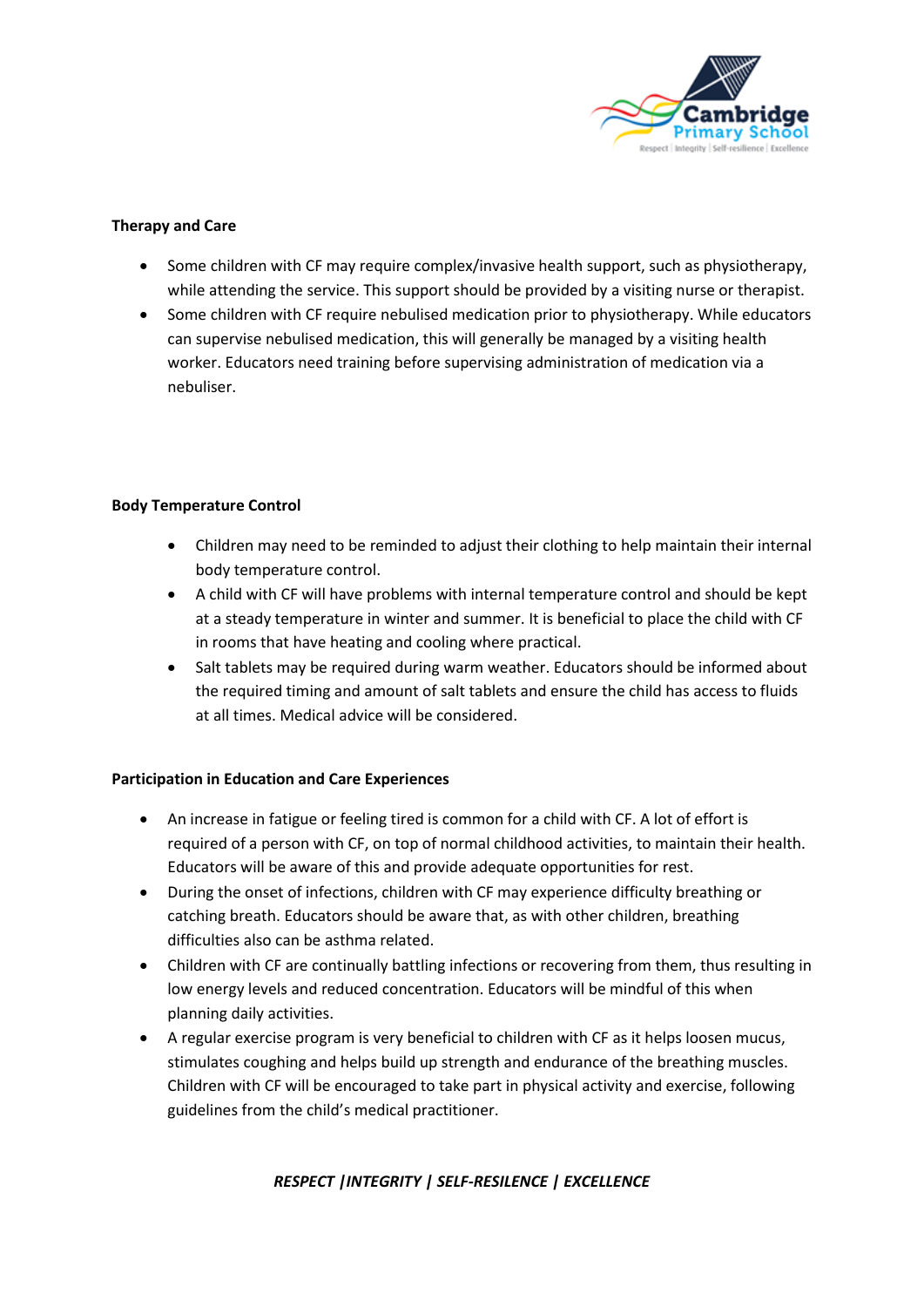

- Children with CF can become dehydrated much more quickly than other children. In relation to this educators will:
	- o encourage frequent drinks during and after exercise, and on warm days
	- o ensure salt tablets are taken either before or after exercise on warm days with consideration of medical advice
	- o avoid scheduling physical activity during temperature extremes
	- o Ensure children with CF remain, as far as is practical, in a fairly constant temperature, neither too hot nor too cold.

### **Potential Emergency Situations**

•

Emergency situations associated with CF are rare.

If children have an intravenous line for medication, there are specific standard first aid responses which may be anticipated:

• Child reports discomfort, nausea, rashes or general unwellness.

*Call family emergency contact. If they cannot be reached, call the nominated cystic fibrosis nurse for advice.*

• Child reports redness, pain, inflammation or swelling at site.

*Call nominated cystic fibrosis nurse for advice, and then advise family emergency contact.*

• There is a leakage of some sort from the site.

*Call nominated cystic fibrosis nurse for advice, and then advise family emergency contact.*

• A needle or line falls out.

*Use standard first aid and apply pressure to stop any bleeding, call nominated cystic fibrosis nurse for advice, then advise family emergency contact.*

### **Supervision for Safety**

The child's Health Support Plan may include a range of routine accommodations so they can continue to access learning programs while effectively managing their health care. Accommodations could include:

*RESPECT |INTEGRITY | SELF-RESILENCE | EXCELLENCE* • provision of additional time to support children managing their dietary requirements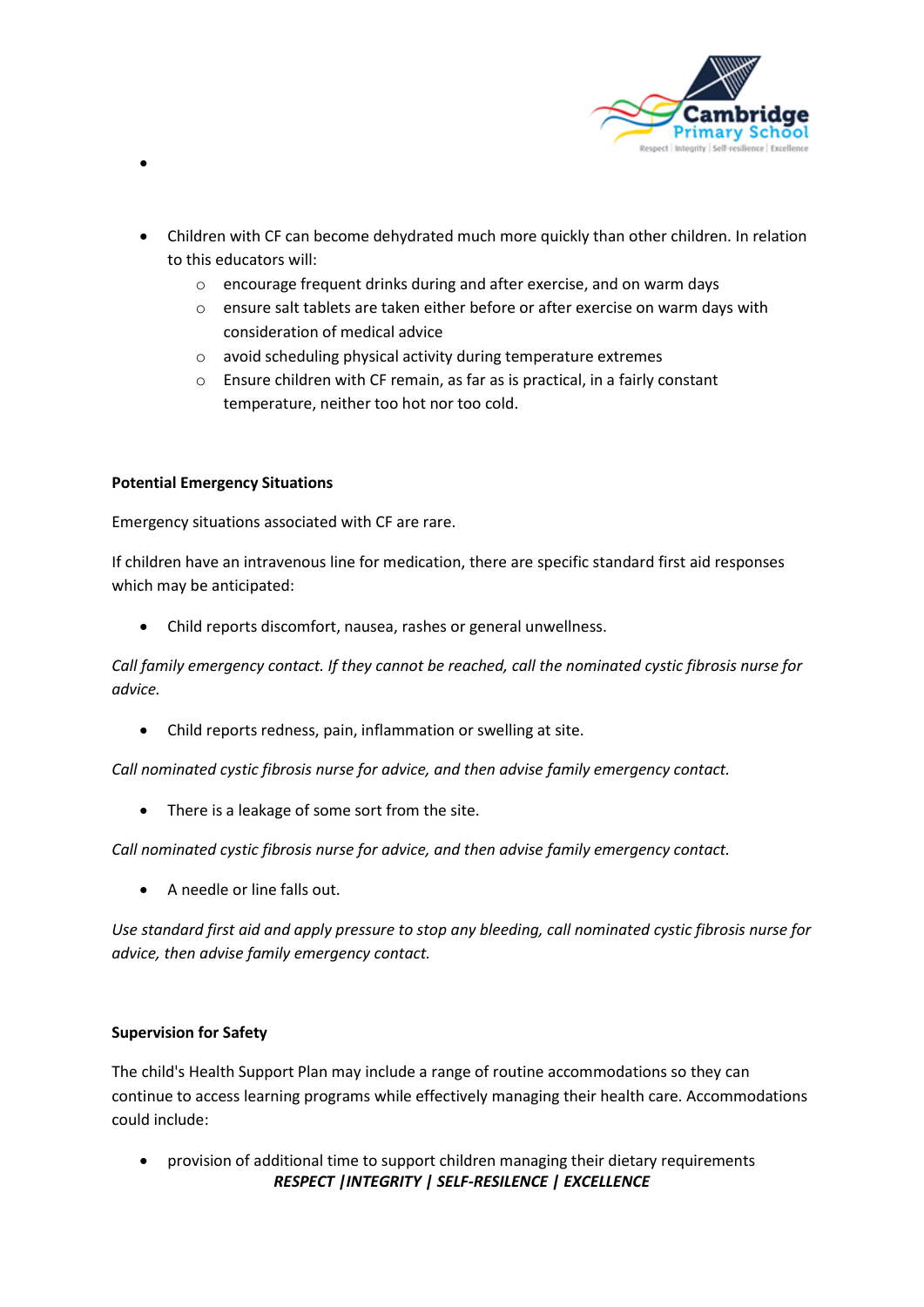

- access to fluids and food, and the toilet, as needed
- rescheduling of physical activity to support body temperature control
- supportive and sensitive encouragement to participate in physical activity
- targeted social skills programs: frequent absences mean that some children with cystic fibrosis have difficulty making and retaining friends
- Modification of the program and activities in response to the demands of therapy and treatment.

### **Infection Control Consideration**

Educators should be aware that, where there is more than one family in the service with CF, crossinfection is a serious health risk. For this reason, our service will only accept the enrolment of one child with CF at any given time. This is based on guidelines developed under the Cystic Fibrosis in Education and Children's Services Planning and Support Guide for Education and Children's Services 2008.

### **Behaviour Support**

As for all children, behaviour expectations for children with CF should be consistent and predictable, and also sufficiently flexible to accommodate periods of stress and other potential mental health issues.

## **Sources**

**Education and Care Services National Regulations 2011 National Quality Standard Cystic Fibrosis in Education and Children's Services Planning and Support Guide for Education and Children's Services 2008 My Time, Our Place Framework for School Age Care**

## **Review**

The policy will be reviewed annually by the Out of School Hours Care subcommittee of School Council.

| <b>Ratification Date</b> | <b>Review Date</b> | <b>Version Number</b> | Date Produced |
|--------------------------|--------------------|-----------------------|---------------|
| May 2019                 | Year 2020          |                       | October 2015  |